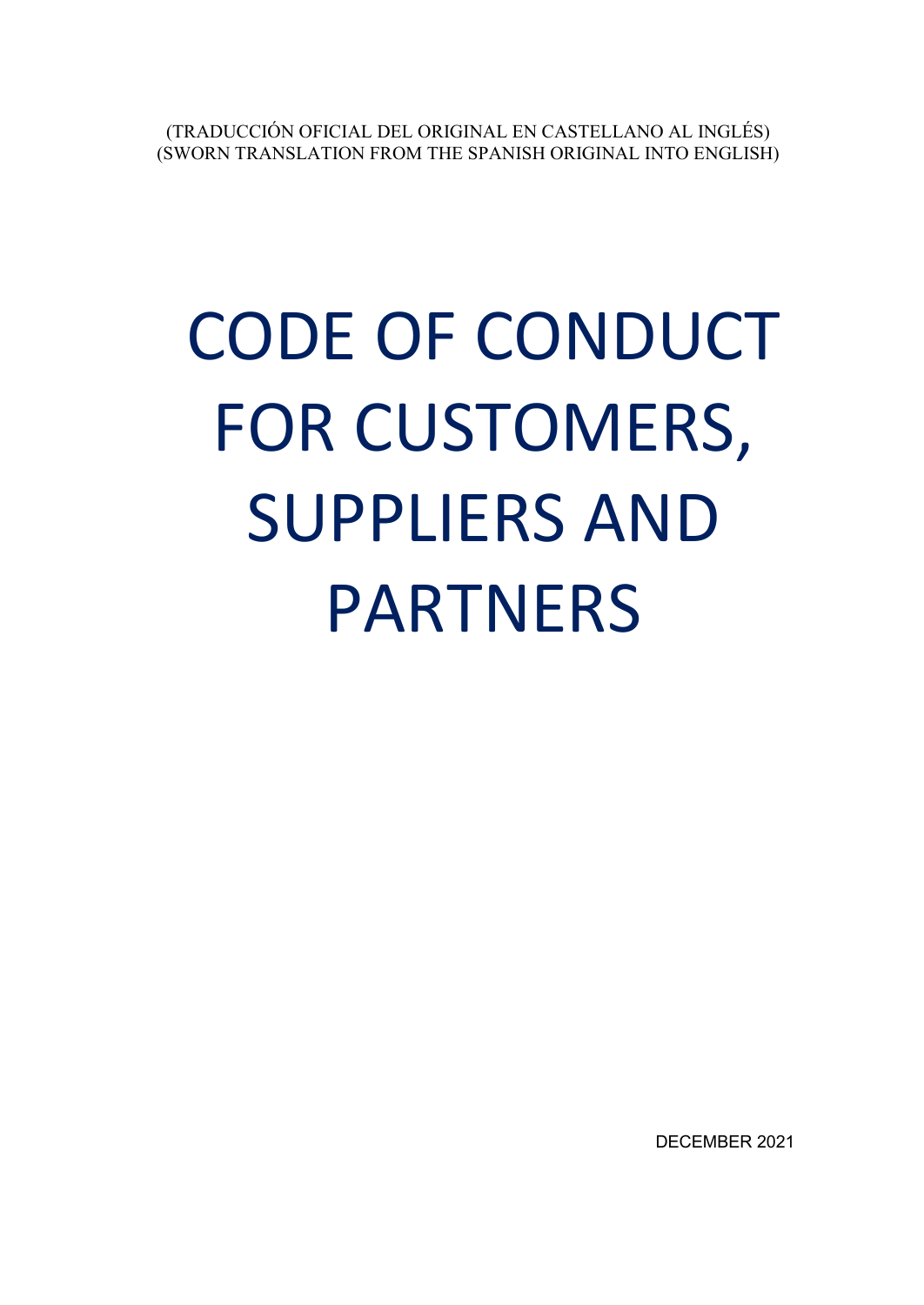

## **Table of contents**

| 4. GUIDELINES FOR THE CONDUCT OF PYMAR'S CUSTOMERS, SUPPLIERS AND |  |
|-------------------------------------------------------------------|--|
|                                                                   |  |
|                                                                   |  |
|                                                                   |  |

#### **5. COMMITMENTS OF CUSTOMERS, SUPPLIERS AND EMPLOYEES 11**

**6. CONSEQUENCES OF NON-COMPLIANCE WITH THIS CODE.......... 11**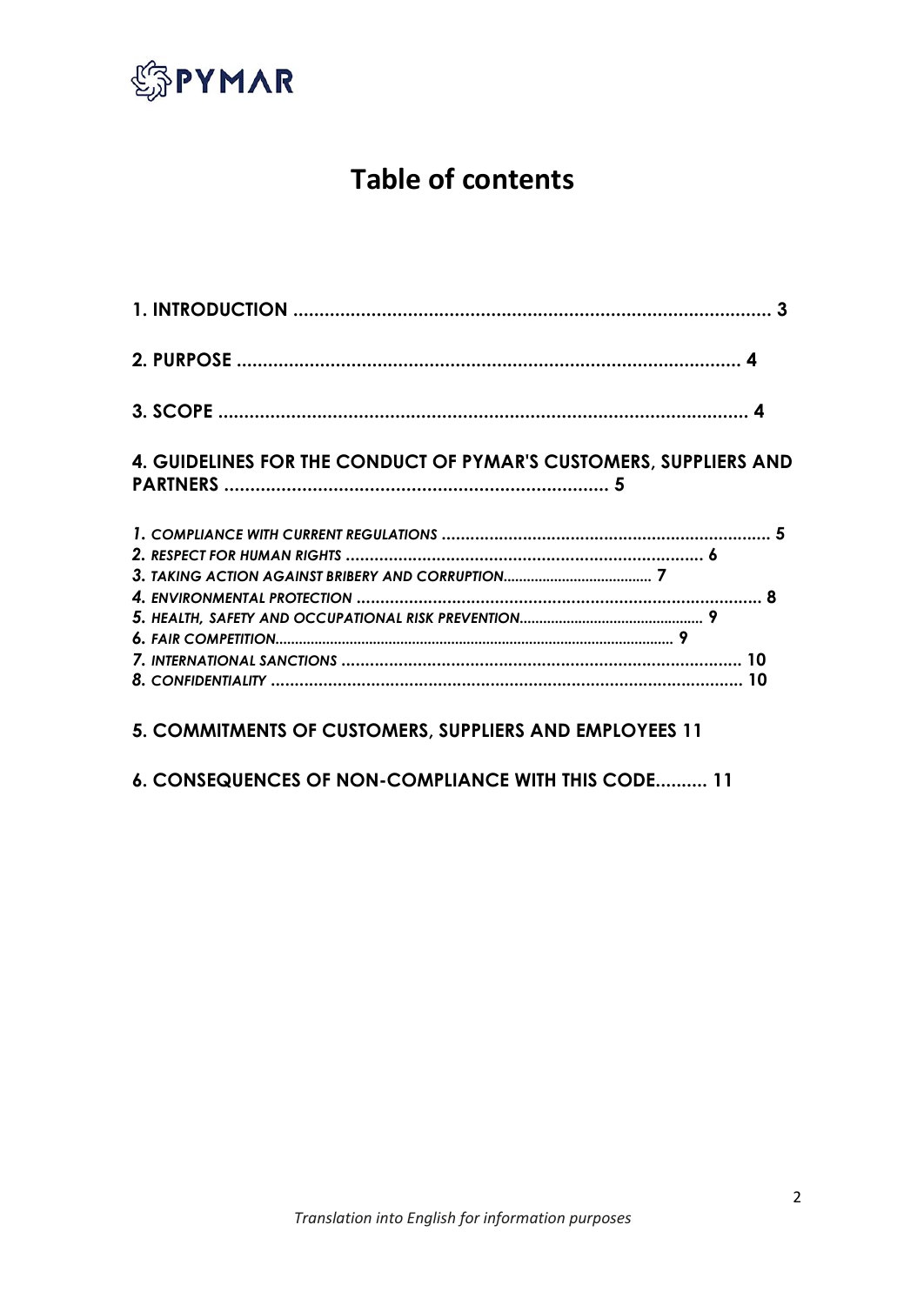

## **1. INTRODUCTION**

The Code of Conduct for customers, suppliers and collaborators of Pequeños y Medianos Astilleros, Sociedad de Reconversión S.A. ("**PYMAR**" or the "**Company**") establishes minimum standards of conduct and ethical and responsible behaviour that must be respected by customers, suppliers and collaborators who deal with PYMAR (the "**Code of Conduct**").

> **PYMAR conducts its business in accordance with principles and values guided by ethics, honesty and integrity, as set out in its Code of Ethics and Compliance. The achievement of the economic objectives constitutes a goal pursued by PYMAR but always conditional upon prior compliance with the principles of corporate social responsibility.**

Customers, suppliers and partners, although independent organisations of PYMAR, are part of and actively involved in the Company's value chain. That is why PYMAR promotes and encourages that the same principles and values that guide its business behaviour are also respected by its customers, suppliers and partners. There is no doubt that all of them also build PYMAR's corporate image and business reputation.

This Code of Conduct, inspired by the ideal of mutual cooperation, is aimed at providing mutual benefit to all parties involved. Therefore, all of them (PYMAR's customers, suppliers and partners) are expected to read and understand this Code of Conduct, to adapt their behaviour to the guidelines set out in it and to comply with all the policies and procedures applicable to them.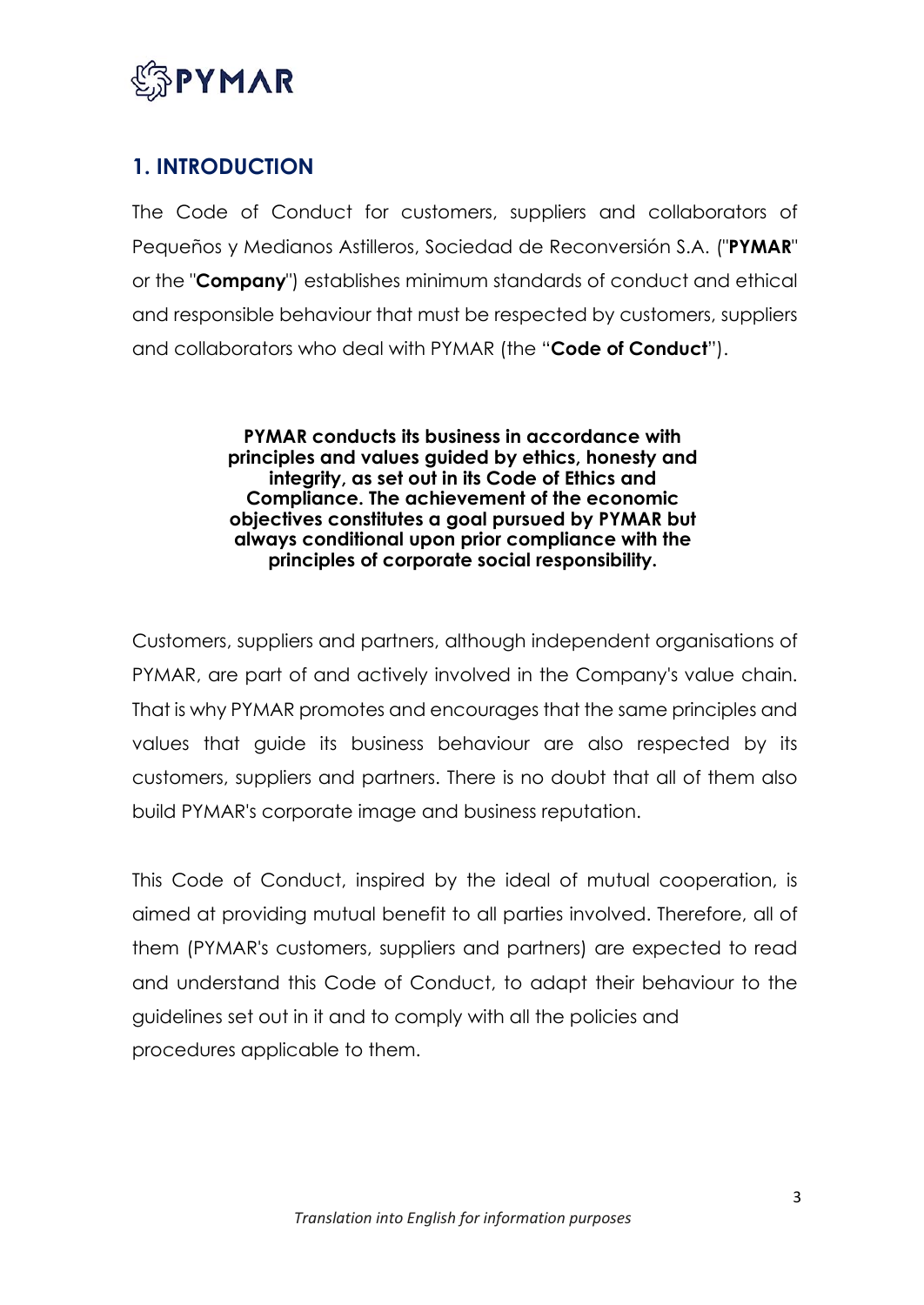

PYMAR wants to thank in advance all its customers, suppliers and collaborators for their cooperation and effort in the implementation of the measures necessary for the proper development of its activity. This will contribute to the achievement of PYMAR's objectives of promoting and ensuring ethical principles and social responsibility.

## **2. PURPOSE**

The Code of Conduct for customers, suppliers and collaborators of PYMAR aims to inform them of the guidelines to be followed and the general principles to be applied in their professional and work activity in their different areas of activity.

## **3. SCOPE**

This Code of Conduct applies to all customers, suppliers and collaborators involved in PYMAR's business activities.

This Code of Conduct seeks to prevent improper behaviour and to promote:

Honest and ethical conduct

Avoidance of conflicts of interest

Ensuring fair and respectful treatment

Compliance with applicable laws, rules and regulations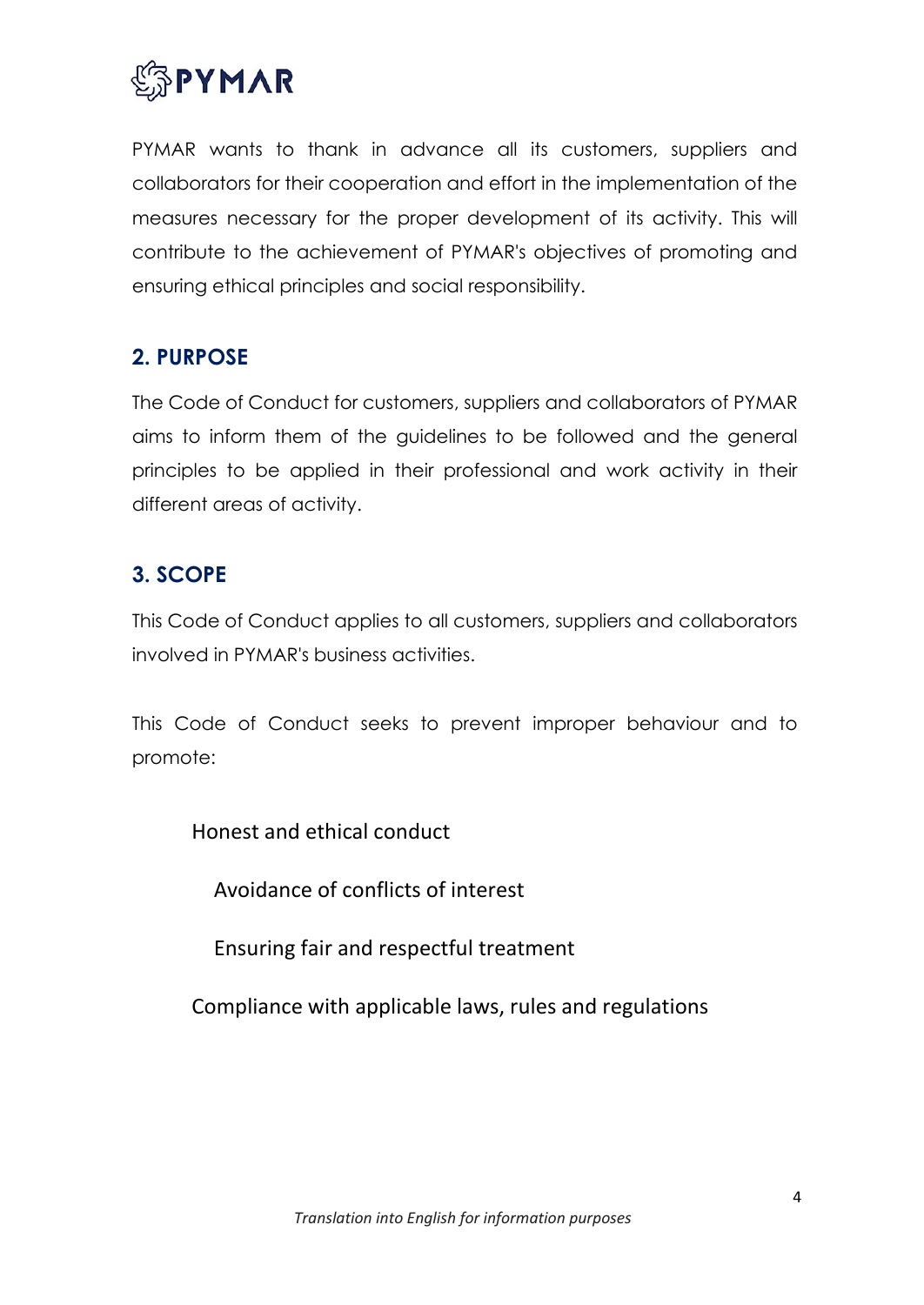

For this purpose, PYMAR shall ensure that its customers, suppliers and collaborators are aware of this Code of Conduct and shall ask them to adapt their behaviour to the guidelines defined in it in those cases where it is applicable.

## **4. GUIDELINES FOR THE CONDUCT OF PYMAR'S CUSTOMERS, SUPPLIERS AND PARTNERS**

PYMAR considers that its customers, suppliers and partners must adopt the following guidelines of conduct as a way of guaranteeing their ethical and socially responsible behaviour:

#### *1. Compliance with current regulations*

All PYMAR's customers, suppliers and partners have to comply with the current legislation applicable within the geographical and sectorial scope in which they operate.

Customers, suppliers and partners shall act according to applicable laws, regulations, contractual agreements and generally accepted customs.

Likewise, customers, suppliers and partners of PYMAR shall avoid any conduct which, even if it does not constitute a breach of the regulations in force, may damage the corporate image and professional reputation of PYMAR.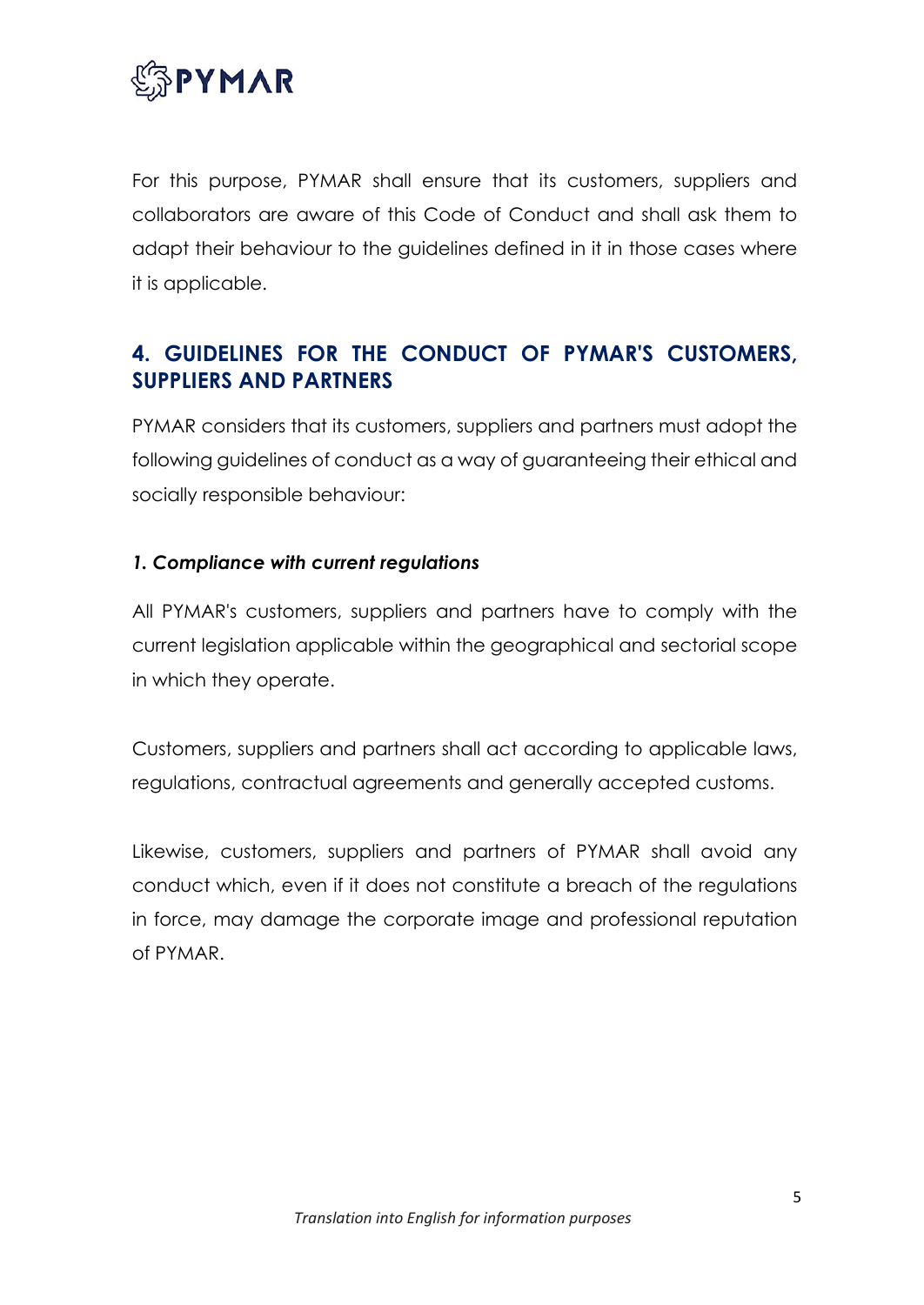

#### *2. Respect for Human Rights*

PYMAR, its customers, suppliers and partners shall carry out their respective business activities respecting and ensuring respect for the internationally recognised human rights set out in the *"International Bill of Human Rights"*, in the ten principles of the United Nations Global Compact and the principles relating to the rights included in the eight Fundamental Conventions of the International Labour Organisation (ILO).

The Global Compact's Ten Principles are derived from UN declarations on human rights, labour, environment and anti-corruption and enjoy universal consensus:

- 1. "Businesses should support and respect the protection of *internationally proclaimed human rights within their sphere of influence".*
- *2. "Businesses should ensure that they are not complicit in human rights abuses".*
- *3. "Companies should support freedom of association and the effective recognition of the right to collective bargaining".*
- *4. "Businesses should support the elimination of all forms of forced and compulsory labour".*
- *5. "Businesses should support the elimination of child labour".*
- *6. "Businesses should support the abolition of discrimination in respect of employment and occupation".*
- *7. "Businesses should maintain a precautionary approach to environmental challenges.*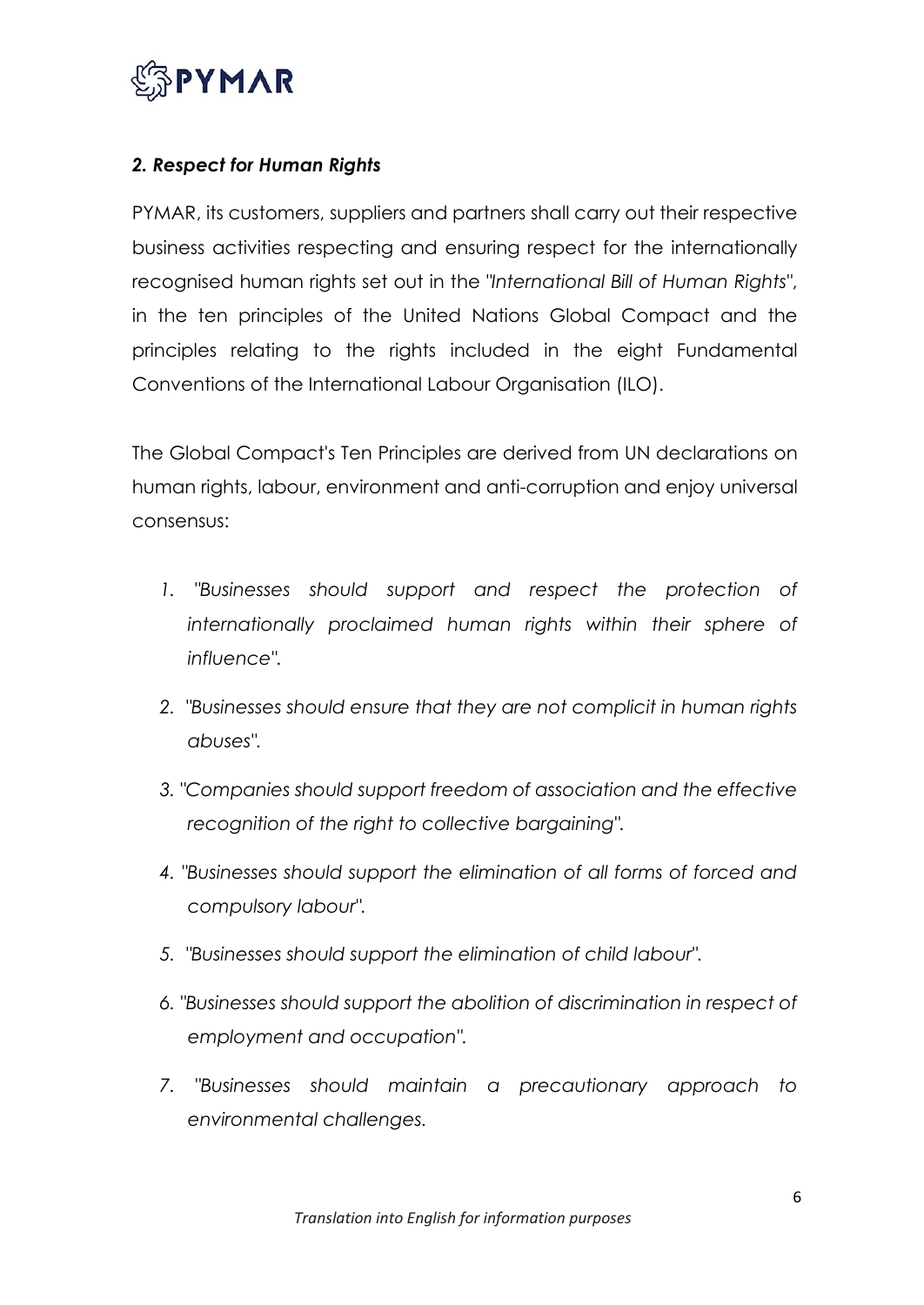

- *8. "Businesses should encourage initiatives that promote greater environmental responsibility".*
- *9. "Businesses should encourage the development and diffusion of environmentally friendly technologies.*
- 10. "Businesses should work against corruption in all its forms, including *extortion and bribery".*

The obligation of PYMAR's customers, suppliers and partners to respect human rights requires them to prevent their activities from breaching the aforementioned principles or facilitating non-compliance with them by third parties, and to implement internal measures to ensure that their employees, managers, partners, suppliers and customers respect the aforementioned principles.

#### *3. Adopting anti-bribery and anti-corruption measures*

For PYMAR it is essential to follow an ethical and responsible conduct in the exercise of its business activity. It is therefore committed to act with full integrity and honesty, taking all necessary measures against corruption.

In turn, PYMAR requires its customers, suppliers and collaborators to develop the appropriate actions to fight against all types of fraud, corruption and bribery that may take place within the framework of their respective operations: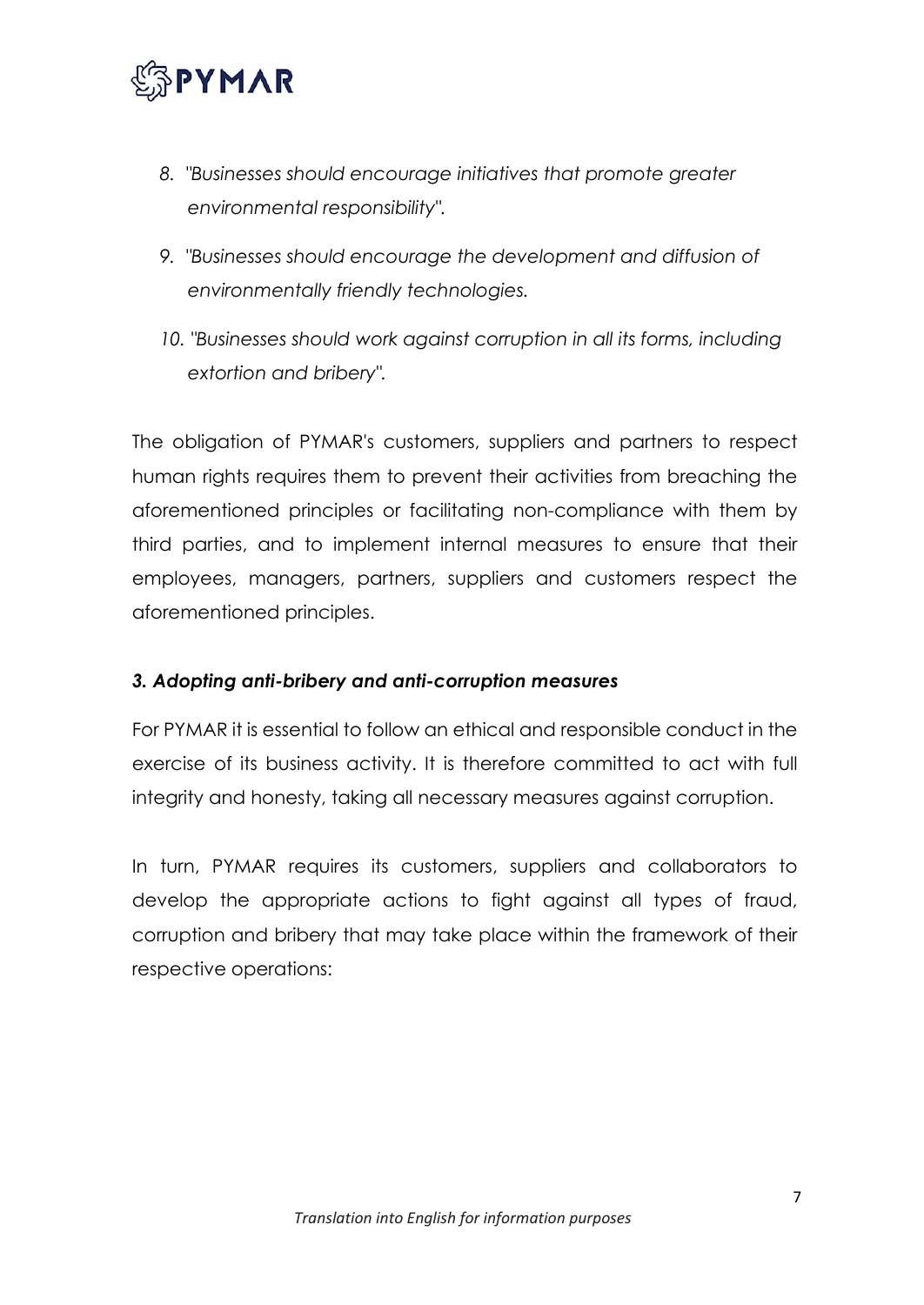

Not to make or offer, directly or indirectly, any payment in cash, in kind or any other benefit, to any natural or legal person in order that they abuse their influence, real or apparent, to obtain or maintain, unlawfully, business or other advantages.

Do not make facilitation or expediting payments, consisting of the delivery of money or any other object of value, whatever the amount, in exchange for securing or expediting the course of a procedure or action before any judicial body, public administration or official body.

In particular, the customer, supplier or partner of PYMAR shall not make, offer or accept with cause in the contracting with the Company, any payment in cash, in kind or any other benefit from/to any natural or legal person, in order to obtain or maintain any business or advantage for himself or for a third party, which could give rise to a conflict between the interests of the customer, supplier, partner or the third party and those of PYMAR.

#### *4. Environmental protection*

PYMAR recognises and assumes its social responsibility in the protection of the environment and expects its customers, suppliers or partners to share its commitment to the achievement of this objective.

*In this way, all PYMAR's customers, suppliers and partners must maintain a constant commitment to environmental protection, complying with the sectoral legislation in force in each country of operation and with the environmental standards established in each case.*

Furthermore, PYMAR's customers, suppliers and partners are committed to conducting their activities in a manner that minimises the risk of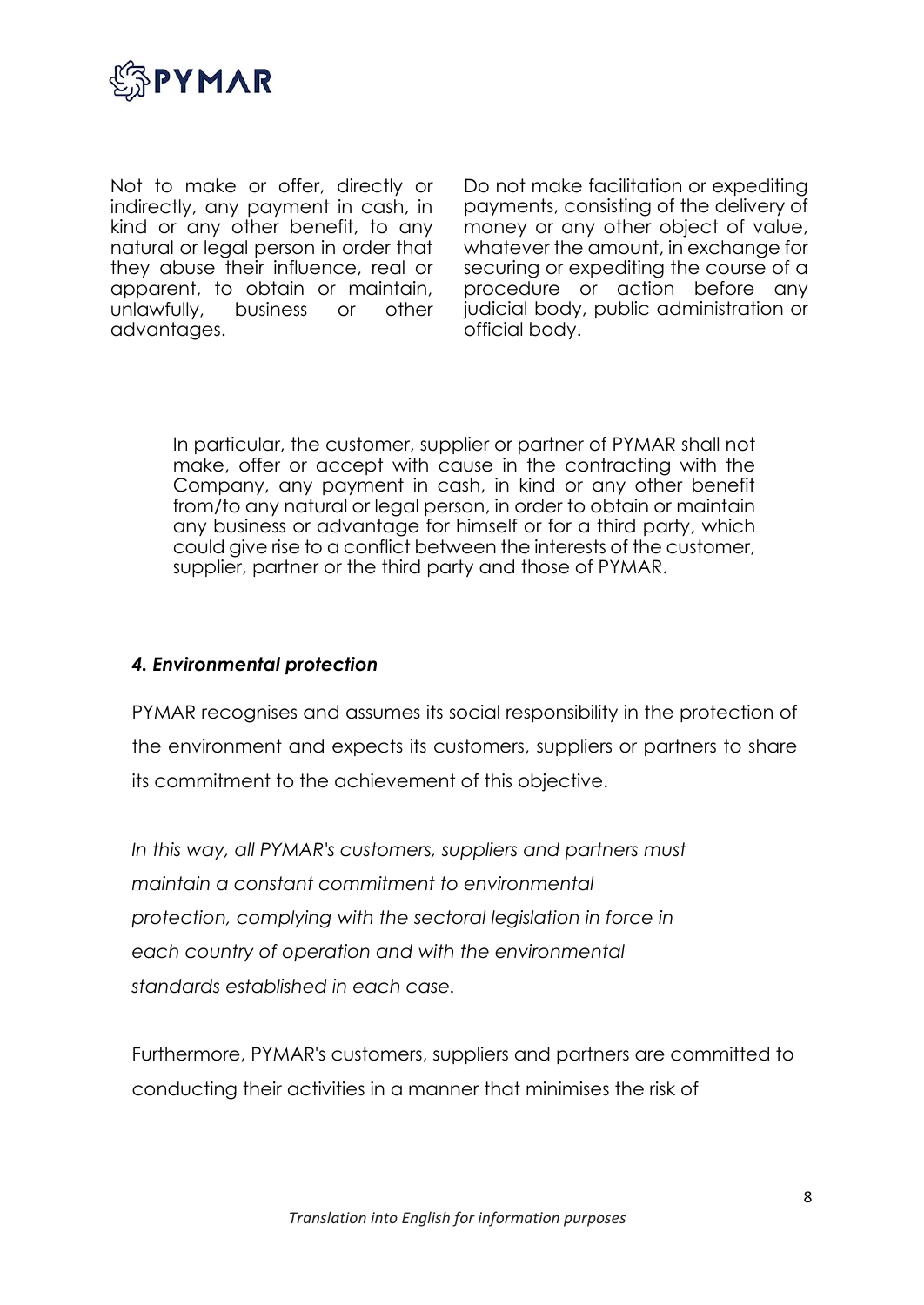

negative environmental impacts that such activities may cause.

#### *5. Health and Safety*

PYMAR's customers, suppliers and partners must undertake to provide their employees with a safe and healthy workplace, guaranteeing minimum safety and health conditions that respect the legislation in force in each case.

Likewise, clients, suppliers and partnes of PYMAR undertake to adopt the necessary measures to prevent accidents and damage to the health of their workers, providing them with all the appropriate protection and safety measures.

PYMAR's clients, suppliers and partners must know and make their workers comply with all the applicable regulations concerning Health and Safety.

#### *6. Fair competition*

PYMAR's customers, suppliers and partners shall conduct their business in a manner consistent with fair competition and respect for market rules and always in accordance with national, regional and international law.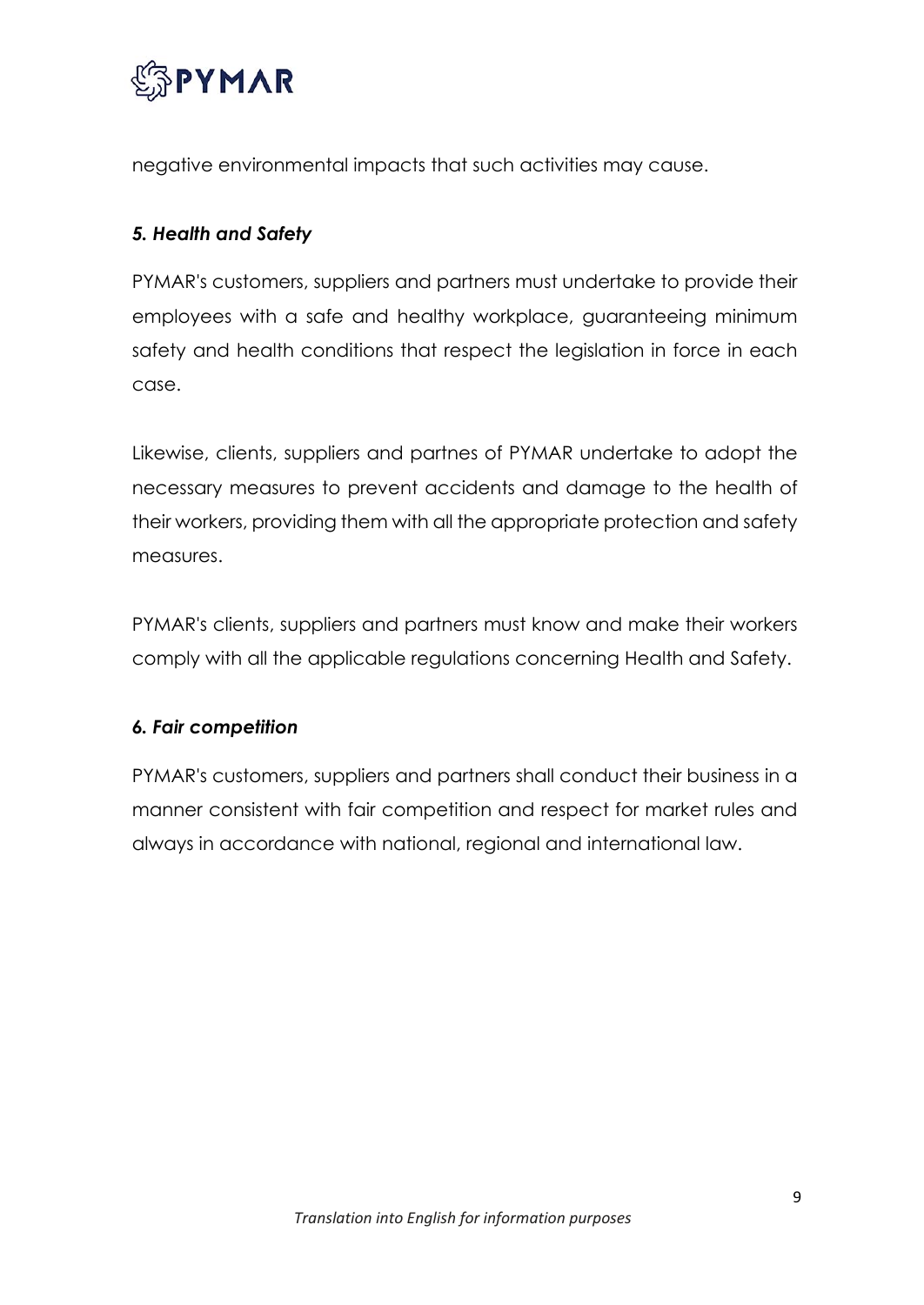

#### *7. International sanctions*

PYMAR's customers, suppliers and partners undertake that neither they, nor their employees or managers, nor any person with whom they have any kind of relationship, whether physical or legal, is related to any entity, person or country subject to any international sanction applied by the Office of Foreign Assets Control of the Treasury Department ("OFAC") of the United States, the Security Council of the United Nations, the European Union, Her Majesty's Treasury (United Kingdom) or other sanctioning authorities.

Likewise, they undertake to demand that neither their employees or directors, nor any person with whom they have any kind of relationship, have carried out, carry out, or carry out commercial activities with internationally sanctioned natural or legal persons or activities that directly or indirectly involve any country. or territory subject to sanctions or transactions related to financial resources, which have any relationship with any entity or person subject to international sanctions.

#### *8. Confidentiality*

PYMAR undertakes to protect the confidential information of its customers, suppliers and partners to which it has access as a result of the development of its activity, and shall not, under any circumstances, use the personal data that its customers, suppliers and collaborators make available to it, a commitment that must be reciprocated by them.

Likewise, PYMAR's customers, suppliers and partners must ensure the confidentiality of information and data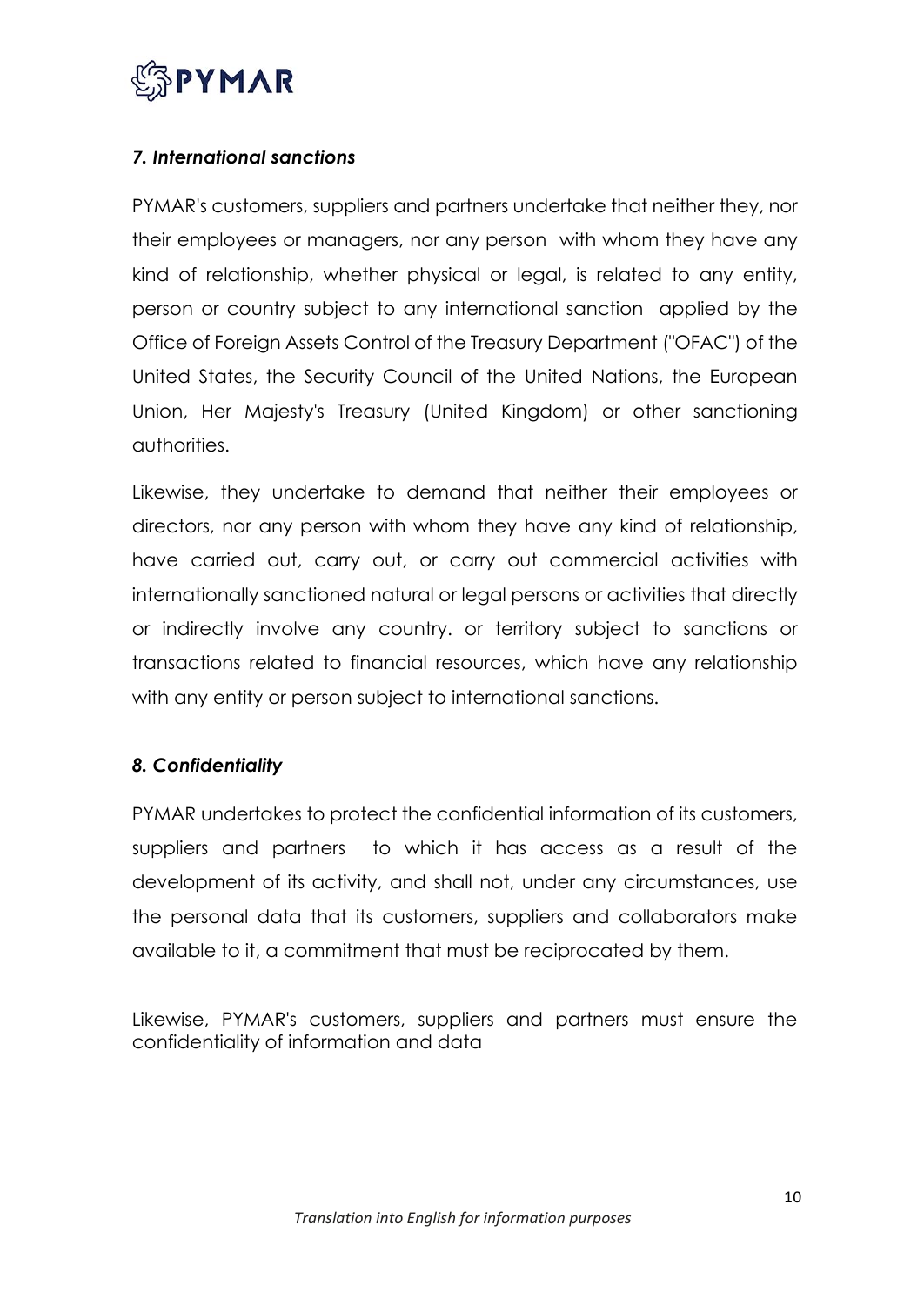

to which they have access as a result of their business relationship with PYMAR, undertaking not to disclose them to third parties, except with the express consent of PYMAR or, where appropriate, of the person concerned or by legal obligation in compliance with judicial or administrative resolutions.

## **5. COMMITMENTS OF CUSTOMERS, SUPPLIERS AND PARTNERS**

PYMAR's customers, suppliers and partners undertake to:

- *(i)* know and respect this Code of Conduct for as long as they remain a customer, supplier or partner of PYMAR,
- *(ii)* enable PYMAR to carry out actions to verify compliance with the Code of Conduct; and
- *(iii)* correct any actions which may contravene this Code of Conduct.

They also undertake to provide PYMAR with any information they consider relevant to the guidelines set out in this Code of Conduct.

## **6. CONSEQUENCES OF NON-COMPLIANCE WITH THIS CODE OF CONDUCT**

PYMAR's customers, suppliers or partners who breach the guidelines contained in this Code of Conduct, depending on the seriousness of the breach, shall be warned, or even disqualified, as customers, suppliers or partners of PYMAR.